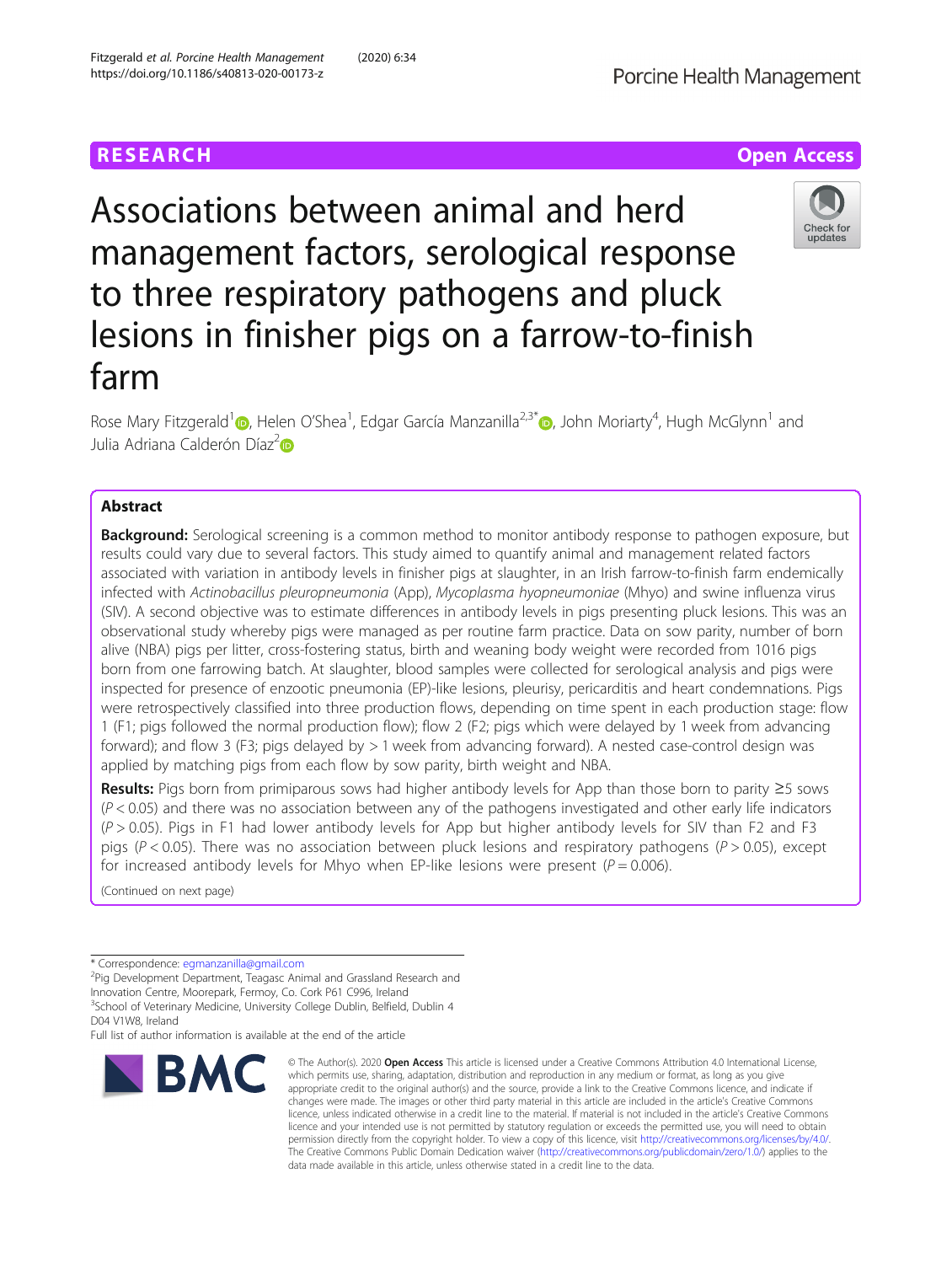### (Continued from previous page)

**Conclusion:** Results indicate that offspring from primiparous sows develop higher antibody levels for App IV toxin when exposed to this disease and that enforcement of a strict all-in/all-out production system would reduce on-farm disease circulation. A high percentage of pigs were affected with EP-like lesions which were associated with higher antibody levels for Mhyo.

Keywords: Actinobacillus pleuropneumonia, All-in/all-out, Enzootic pneumonia, Lung lesions, Mycoplasma hyopneumoniae, Pleurisy, Serology, Sow parity, Swine influenza virus

## Background

Respiratory diseases are among the most significant infectious health issues within the pig production industry worldwide, facilitated by the current intensification structure of production [\[1\]](#page-8-0). Actinobacillus pleuropneumoniae (App), Mycoplasma hyopneumoniae (Mhyo) and swine influenza virus (SIV) are among the most important respiratory pathogens in pigs; they are agents involved in the porcine respiratory disease complex [[2](#page-8-0)] and the occurrence of pneumonic and pleuritic lesions [\[2](#page-8-0)–[4](#page-8-0)]. Respiratory pathogens are mainly transmitted between herds by introducing carrier pigs to naïve populations [[5](#page-8-0)] or by inadequate biosecurity measures [[6\]](#page-8-0). Once introduced into the herd, App and Mhyo become endemic in nearly all cases [[5](#page-8-0), [7\]](#page-8-0) and SIV appears to persist in farrow-to-finish farms, where susceptible piglets are always available [[8](#page-8-0)], with outbreaks mostly occurring during the fall and winter seasons when temperatures start to drop [[8\]](#page-8-0).

In endemically affected herds, respiratory pathogens infection is maintained by vertical transmission from infected sows to their offspring [\[9\]](#page-8-0) and by lateral transmission postweaning, when maternal immunity decreases and/or by mixing naïve pigs with pathogen carriers [[10](#page-8-0)]. Vertical transmission is associated with the quantity of pathogens shed by the sow [\[11](#page-8-0)] and the level of antibodies transferred from sow to piglets in the colostrum [\[11](#page-8-0), [12\]](#page-8-0). For instance, it is reported that gilts shed more microorganisms, and are more likely to transmit pathogens to their offspring [\[13](#page-8-0)] due to inferior quality colostrum [\[14\]](#page-8-0) than older sows, suggesting that piglets born to gilts would acquire lower quality passive immunity [\[14\]](#page-8-0). Other factors could also affect the level immunity transferred from dam to offspring. Early-life indicators such as birth body weight and weaning body weight, litter size and cross-fostering status are associated with higher susceptibility to App and Mhyo and the presence of pluck lesions [\[2](#page-8-0), [15](#page-8-0)].

Lateral transmission occurs by pig-to-pig contact between infected and susceptible animals. An effective way to reduce disease spread is the implementation of strict all-in/all-out (AIAO) management practices [[16,](#page-8-0) [17\]](#page-8-0). In true AIAO systems, pigs are closely matched by age and move forward through the production stages in the same groups reducing disease transmission and improving animal performance [\[18\]](#page-8-0). However, implementation of strict AIAO practices is difficult in farrow-to-finish farms as the majority lack facilities exclusively dedicated to pull outs (i.e. slow-growing and/or sick pigs). Pigs are often regrouped at various times according to their body weight [[2\]](#page-8-0), in an effort to achieve uniformity in slaughter weight [[16](#page-8-0)]. This results in creating, perhaps inadvertently, several "production flows" increasing the likelihood of disease transmission between pigs of different age groups [\[2\]](#page-8-0) with mixed immune status [[19](#page-8-0)], within and between flows and extending to subsequent farrowing batches.

Disease surveillance is key to effective disease management by identifying risk factors and monitoring the spread of disease to manage it effectively [[20](#page-8-0)]. Serological tests such as enzyme-linked immunosorbent assay (ELISA) tests are usually used for disease surveillance because they are faster, simpler to perform and more cost effective than other methods [\[21\]](#page-8-0). ELISA test results are an indicator of seroconversion following vaccination or of field exposure to a pathogen although they are not necessarily a reflective measure of disease protection [[22](#page-8-0)]. However App and Mhyo antibody seroprevalence are associated with severity of lung and pleural lesions [[23](#page-8-0)]. Antibody levels could vary due to several factors including amount of antibodies transferred from sow to offspring for a specific pathogen [[24](#page-8-0)] and humoral immune response [\[25\]](#page-8-0).

Thus, the objective of this study was to quantify animal and herd management factors associated with variation in antibody levels in finisher pigs at slaughter, in a farrow-tofinish commercial farm with presence of endemic App, Mhyo and SIV. A secondary objective was to estimate the association between antibody levels of App, Mhyo and SIV with pluck lesions. We hypothesise that pigs originating from younger sows, light weight pigs at birth and/or weaning, pigs cross-fostered during lactation and pigs repeatedly delayed from advancing through the different production stages would show an increased antibody level to respiratory pathogens present in the farm. We also hypothesise that mean antibody levels would be higher for pigs presenting pluck lesions at slaughter.

## Methods

## Pig housing and management

This study was completed on a 1500 Large White  $\times$ Landrace sow farrow-to-finish Irish commercial farm,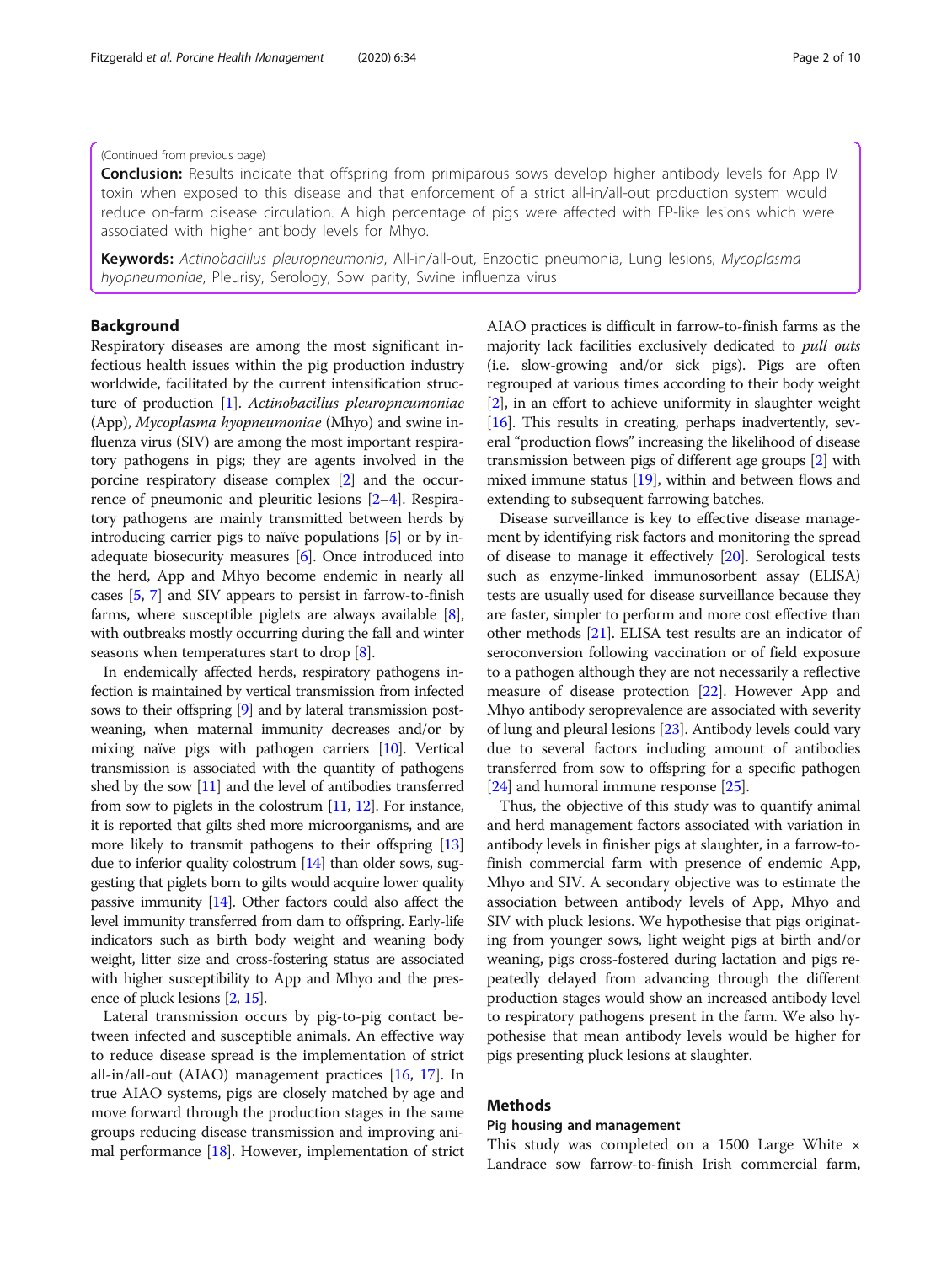with weekly farrowing batches of approximately 80 sows. The farm was seropositive for App, Mhyo and SIV but seronegative for porcine respiratory and reproductive syndrome virus. The farm vaccinated piglets against Mhyo between 10 to 12 days of age and at weaning (i.e. 28 days of age), while a blanket SIV vaccination was used for sows every 6 months with a trivalent vaccine. This commercial farm purported that it implemented an AIAO production system, with batches of pigs postweaning, progressing to the first nursery stage (4 weeks), then advancing to the second nursery stage (4 weeks), moving to the grower stage (4 weeks) and finally to the finisher stage (8 weeks). This was an observational study, whereby pigs were managed as per routine farm practice and the weekly movement of animals was tracked. Calderón Díaz et al. [\[26\]](#page-8-0) and Diana et al. [[27\]](#page-8-0) previously described information regarding animal management, associations between production flow and animal performance and health (including pluck lesions [\[26](#page-8-0)]) indicators at slaughter and between production flows and welfare indicators during the grow-finisher period [\[27](#page-8-0)].

In brief, a total of 1016 pigs, born within one weekly farrowing batch, were followed through the different production stages. All pigs were individually tagged at birth and information on sow parity, number of piglets born alive per litter (NBA), sex and cross-fostering status (i.e. cross-fostered or not cross-fostered) was recorded. All pigs were weaned at approximately 28 days of age. At weaning, entire litters were transferred to the first nursery stage and housed in groups of 55 pigs, (minimum of  $0.30 \text{ m}^2$  pen space per pig) comprised of 4 to 5 litters. During the second nursery and grower stage, pigs were split and regrouped according to size and/or body weight (BW) and housed in groups of 36 animals, with a minimum of  $0.55 \text{ m}^2$  pen space per pig. Upon transfer to the finisher period, pigs were housed in groups of 35 pigs, with a minimum of  $0.65 \text{ m}^2$  pen space per pig. Housing facilities were uniform (i.e. pens, floor surface and ventilation system) within each of the production stages. Nursery and growing facilities had an automatic temperature control system with ceiling fans, while finisher facilities had natural ventilation. In all stages, animals were housed on fully slatted floors; plastic floors for nursery and concrete floors for the grower and finisher stages. Pigs were provided with wet-feed ad libitum during nursery; [18.3% crude protein (CP) and 10.5 MJ/ DE per kg of feed]; grower (18.1% CP and 10.0 MJ/DE per kg of feed) and finisher diets (16.9% CP and 9.9 MJ/ DE per kg of feed). Pigs had ad libitum access to water via a nipple drinker for each 10–15 pigs.

Mortality was recorded during the study. A total of 145 pigs died and 47 pigs were euthanised during the various phases of production representing 18.9% of all pigs in the study. Regarding mortality, 104 pigs died during lactation (54.2% out of 192 pigs), 24 pigs died during the nursery stages (12.5% out of 192 pigs), 3 pigs died during the grower stage (1.5% out of 192 pigs) and 14 pigs died during the finisher stage (7.3% out of 192 pigs). The remaining 47 pigs (24.5% out of 192 pigs) were selected for euthanasia due to the presence of abnormalities such as external lesions, hernias, tail loss, severe lameness, external abscesses and emaciation. Eight-hundred-and-twenty-four pigs reached slaughter age and they were slaughtered within 1 week, regardless of body weight at 24 weeks of age, for the purpose of the experiment. Pigs were retrospectively classified into three production flows, depending on the time spent in each production stage: flow  $1 = \text{pigs}$  that advanced through the normal production stages 'in a timely manner';  $n = 620$ ; flow  $2 =$  pigs which were delayed by 1 week from advancing forward to the next production stage;  $n = 111$ ; and flow 3 = pigs delayed by more than 1 week from advancing to the next production stage;  $n = 93$ .

## Blood sampling and serological analysis

At slaughter, individual blood samples were obtained at exsanguination using labelled red-stopper sterile BD Vacutainer® blood collection tubes (Becton, Dickinson U.K. Ltd., Berkshire, U.K.). All blood samples were individually labelled on collection, with corresponding sample delivery documents. Samples were transported to the Irish Department of Agriculture, Food and the Marine's, Blood Testing Laboratory, Cork, for analysis. Blood samples were processed following clot formation, with serum aliquoted into individually labelled, anonymised cryovials (STARSTEDT®, Nümbrecht, Germany) and stored at -80 °C until required for analysis. All serum samples were analysed by ELISA using commercial pathogen-specific ELISA kits (IDEXX Europe B.V., Hoofddorp, The Netherlands) for the three respiratory pathogens of interest [App - ApxIV (Apx IV toxin is produced during an episode of infection which is common and specific to all serotypes) Ab Test (97.8% sensitivity, 100% specificity); Mhyo - HerdChek<sup>®</sup> Mycoplasma hyopneumoniae Antibody Test (89.4% sensitivity, 99.67% specificity); SIV – Influenza A Ab Test (95.3% sensitivity, 99.6% specificity) which detects antibodies to nucleoprotein of SIV for serotypes H1N1, H1N2 and H3N2 for swine sera. Manufacturer's instructions were strictly adhered to during analysis, with positive in-house and also positive and negative test-kit controls incorporated during the serodiagnostic testing.

For each sample, the serostatus was determined for each pathogen of interest using the immunodiagnostic assay. Quantification of the antibody response was determined by colorimetric detection by spectrophotometry using TECAN Sunrise™ microplate reader (Tecan Group Ltd., Männedorf, Switzerland) in conjunction with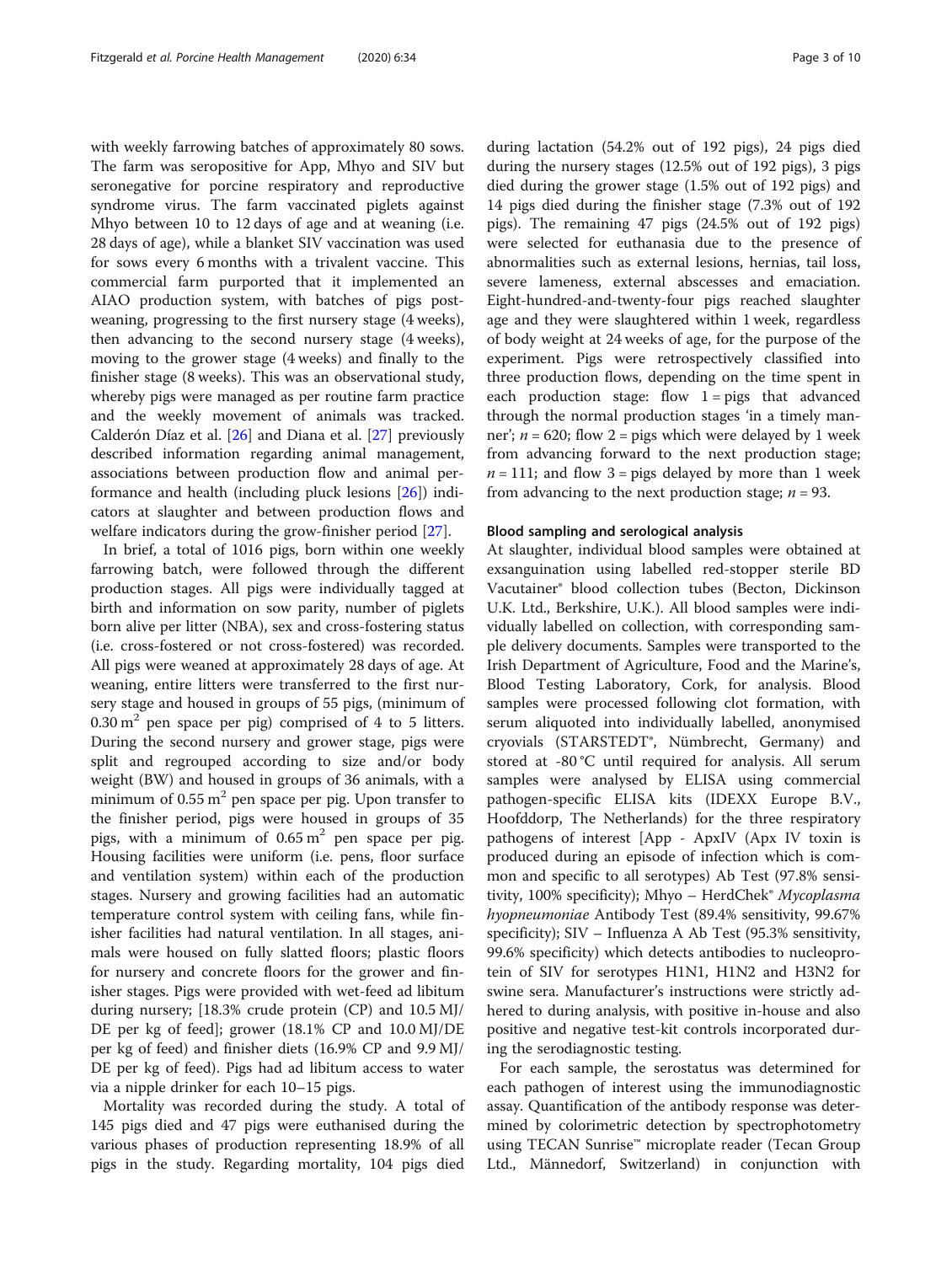TECAN Magellan™ data analysis software v7.1 (Tecan Group Ltd., Männedorf, Switzerland). Sample-to-positive (S/P) ratio values for App and Mhyo and sample-tonegative (S/N) ratio values for SIV were extrapolated from the optical density values obtained as per manufacturer's instructions. Samples with sample-to-positive values ≥0.40 for Mhyo, ≥ 0.50 for APP and samples with sample-to-negative values SIV ≤0.60 were considered as positive as per the criteria given in the manufacturer's instructions.

## Pluck lesions

At slaughter, lesions of the lungs and heart were visually scored by a single trained observer. The macroscopic enzootic pneumonia (EP) like lesions were scored according to severity using BPEX Pig Health Scheme [[28\]](#page-8-0) on a scale from 0 to 55, where 0 indicates no lesion and 55 denotes the extensive presence of the EP-like lesions. Pleurisy was scored using the Slaughterhouse Pleurisy Evaluation System grid, developed by Dottori et al. [[29](#page-8-0)] on a 5 point scale, dependent on lesion location and severity where;  $0 =$  absence of chronic pleuritis lesions;  $1 =$ ventrocranial lesion; 2 = dorsocaudal monolateral focal lesion; 3 = bilateral lesion or extended monolateral lesion (minimum of  $1/3$  of the diaphragmatic lobe);  $4 =$  severely extended bilateral lesion (minimum of 1/3 of both diaphragmatic lobes). The presence of pericarditis (i.e. purulent inflammation of the pericardium resulting in adhesion of the pericardium to the epicardium and the pericardium with lungs and/or pleura) and heart condemnations were also recorded following the decision of the on-site veterinary inspector.

## Data management and statistical analysis

All data were analysed in R v3.5.2  $[30]$  $[30]$ . Initially, ANOVA tests were performed for sow parity, birth weight and NBA, including data from all 824 animals in the batch that reached slaughter, to check for differences between production flows. Statistical differences were detected for the three variables between each flow. While litter size and NBA were similar between production flows, mean sow parity  $(2.9 \pm 1.50)$  and mean body weight at birth  $(1.19 \pm 0.30 \text{ kg})$  were lower in flow 3, compared with flow 1 (mean parity =  $3.4 \pm 1.43$  and  $1.44 \pm 0.28$  kg of body weight) and flow 2 (mean parity =  $3.3 \pm 1.49$  and  $1.26 \pm 0.29$  kg of body weight). Additionally, 29% of pigs in flow 3 originated from first parity sows (versus 13.4% of pigs in flow 1 and 19.4% of pigs in flow 2). Therefore, a nested case-control design was applied, whereby pigs originating from each flow were matched by sow parity, birth weight and NBA, resulting in a final data set of 120 in flow 1, 60 pigs in flow 2 and 60 pigs in flow 3. The APP-index (APPI) was calculated for each flow and for the batch of studied pigs. The APPI values are used as a

benchmarking tool with regard to the general population. Pleurisy and EP-like lesions were reclassified as present or absent, due to the low number of higher scores recorded. Likewise, due to the low number of sows with parity ≥5, these were re-classified into a single group (i.e. 5+). Due to the low number of negative samples, it was not possible to conduct statistical analyses using qualitative ELISA results and analyses were performed only on ELISA quantitative data.

Residuals of predicted variables were tested for normality using the Shapiro-Wilk test and by examining the normal test plot. Predicted variables were not normally distributed and thus, were analysed using generalised linear mixed models using the stats package. A Gamma distribution was fitted to each predicted variable. Univariable linear models were used with S/P or S/N ratio values as predicted variables with early-life indicators (sow parity, NBA, birth body weight, litter size, weaning body weight and cross-fostering status), production flow and pluck lesions (pleurisy, EP-like lesions, pericarditis and heart condemnations) as predictor variables. For all analyses, alpha level for determination of significance and trends was 0.05 and 0.10, respectively. Results for fixed effects are reported as least square means  $(LSM) \pm$ standard error (SE), and results for continuous variables are reported as the regression coefficient  $\pm$  SE.

## Results

Mean  $S/P$  ratio values were  $0.87 \pm 0.361$  (range 0.02 to 1.63) for App,  $2.04 \pm 0.382$  (range 0.53 to 2.8) for Mhyo and mean S/N ratio values were  $0.36 \pm 0.242$  (range 0.06 to 1.09) for SIV. Associations (i.e. P values) for the univariable models between the different predictor variables and App and Mhyo S/P and SIV S/N ratio values are presented in Table [1](#page-4-0). Results for seroprevalence for App, Mhyo and SIV by sow parity and production flow are presented in Table [2.](#page-4-0) Pigs born from parity 1 sows had higher App S/P ratio values than those born to parity 5+ sows  $(1.01 \pm 0.069 \text{ vs. } 0.74 \pm 0.046; P < 0.05)$  and there was no difference in App S/P ratio values for pigs born from other sow parity groups  $(P > 0.05;$  Fig. [1\)](#page-5-0). There was no association detected for any of the three pathogens investigated and other early-life indicators  $(P >$ 0.05). Seroprevalence for App and SIV decreased as sow parity increased and 100% of samples were Mhyo positive.

Pigs in flow 1 had lower App  $S/P$  ( $P < 0.001$ ) and SIV S/N ( $P = 0.002$ ) ratio values compared with pigs in flow 2 and flow 3 (Fig. [2](#page-6-0)). There were no observed differences in App S/P or SIV S/N ratio values between pigs in flow 2 and pigs in flow 3 ( $P > 0.05$ ). Calculated Mhyo S/P ratio values did not differ between production flows  $(P >$ 0.05). Seroprevalence for App increased with each subsequent production flow; in contrast, SIV seroprevalence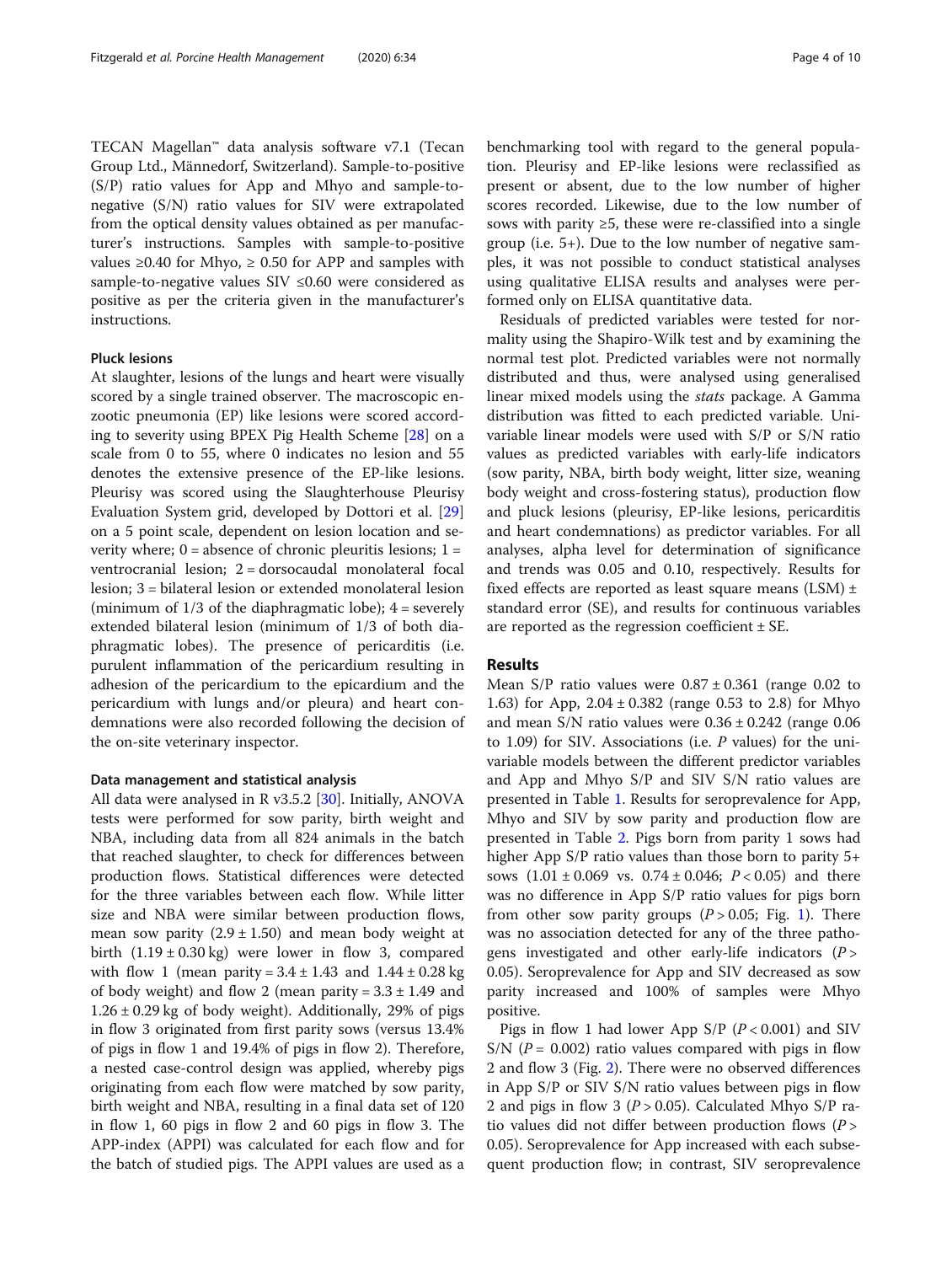<span id="page-4-0"></span>Table 1 Univariable associations (P values) between predictor variables and sample-ratio-values at slaughter for Actinobacillus pleuropneumonia (App), Mycoplasma hyopneumoniae (Mhyo) and swine influenza virus (SIV) in finisher pigs, born within one week from a single farrowing batch and followed from birth to slaughter on an Irish farrow-to-finish commercial farm

| <b>Predictor variables</b>                       | Value           | App     | Mhyo  | <b>SIV</b> |
|--------------------------------------------------|-----------------|---------|-------|------------|
| Early life predictor variables                   |                 |         |       |            |
| Sow parity, mean $\pm$ SD                        | $3.4 \pm 1.33$  | 0.015   | 0.325 | 0.718      |
| Number of piglets born alive, mean $\pm$ SD      | $13.2 \pm 2.34$ | 0.282   | 0.393 | 0.745      |
| Birth weight, kg, mean $\pm$ SD                  | $1.2 \pm 0.27$  | 0.538   | 0.976 | 0.871      |
| Litter size, mean $\pm$ SD                       | $14.6 \pm 1.99$ | 0.551   | 0.270 | 0.919      |
| Weaning body weight, kg, mean $\pm$ SD           | $6.5 \pm 1.55$  | 0.797   | 0.125 | 0.341      |
| Cross-fostering, %                               | 32.7            | 0.138   | 0.806 | 0.586      |
| Production flow, n                               | 223             | < 0.001 | 0.271 | 0.002      |
| <b>Pluck lesions</b>                             |                 |         |       |            |
| Pericarditis <sup>a</sup> , %                    | 16.1            | 0.441   | 0.373 | 0.583      |
| Heart condemnations <sup>a</sup> , %             | 11.6            | 0.600   | 0.119 | 0.190      |
| Pleurisy <sup>b</sup> , %                        | 25.6            | 0.489   | 0.580 | 0.797      |
| Enzootic pneumonia-like lesions <sup>c</sup> , % | 42.1            | 0.179   | 0.006 | 0.740      |

<sup>a</sup>Scored at slaughter as present or absent

**bScored using the Slaugherhouse Pleuritis Evaluation System developed by Dottori et al. [[29\]](#page-8-0), from 0 = absence of lesions to 4 = severely extended bilateral lesions** and re-classified as present or absent

c Enzootic pneumonia-like lesions were ranked according to the BPEX Pig Health Scheme [[28\]](#page-8-0) and re-classified as present or absent

Table 2 Seroprevalence<sup>a</sup> by sow parity and production flow<sup>b</sup> of Actinobacillus pleuropneumonia (App), Mycoplasma

hyopneumoniae (Mhyo) and swine influenza virus (SIV) in finisher pigs, born within one week from a single farrowing batch and followed from birth to slaughter on an Irish farrow-to-finish commercial farm

| <b>Predictor variables</b> | App  | Mhyo | <b>SIV</b> |
|----------------------------|------|------|------------|
| Sow parity                 |      |      |            |
| 1                          | 97.4 | 100  | 81.6       |
| $\mathfrak{D}$             | 91.9 | 100  | 81.8       |
| 3                          | 92.5 | 100  | 83.0       |
| $\overline{4}$             | 90.7 | 100  | 80.0       |
| $5+$                       | 76.6 | 100  | 70.2       |
| <b>Production flow</b>     |      |      |            |
| 1                          | 86.1 | 100  | 86.1       |
| $\mathfrak{D}$             | 91.8 | 100  | 71.5       |
| 3                          | 93.2 | 100  | 71.2       |

<sup>a</sup>Serum samples were analysed using enzyme-linked immunosorbent assay (ELISA) according to the manufacturer's instructions (IDEXX, Hoofddorp, The Netherlands) for the three respiratory pathogens. Sample-to-positive ratio values were calculated for App and Mhyo while sample-to-negative ratio values were calculated for SIV. Samples with sample-to-positive values ≥0.40 for Mhyo,  $\geq$  0.50 for APP and samples with sample-to-negative values SIV ≤0.60 were considered as positive as per the criteria given in the manufacturer's instructions <sup>b</sup>

<sup>b</sup>All pigs were slaughtered at 24 weeks and were retrospectively classified into three production flows according to the time required to move to the next production stage (Flow 1 = normal; Flow 2 = delayed by 1 week; Flow 3 = delayed by more than 1 week). Pigs were selected from each flow in a nested case control study matched by sow parity, birth body weight and number of piglets born alive

decreased with each subsequent production flow. The overall calculated APPI score for the studied batch of pigs was 0.50 and it increased from 0.28 for flow 1, 0.45 in flow 2 to 0.98 in flow 3.

Pigs presenting EP-like lesions had higher Mhyo S/P ratio values compared with pigs not presenting EP-like lesions  $(2.1 \pm 0.04 \text{ vs. } 1.9 \pm 0.03; P = 0.006)$ . There were no differences in App and Mhyo S/P or SIV S/N ratio values between pigs presenting pericarditis, heart condemnations and pleurisy compared with pigs not having such lesions at slaughter  $(P > 0.05)$ .

## **Discussion**

Previous studies reported an association between earlylife indicators and animal health [[15](#page-8-0), [31,](#page-8-0) [32](#page-8-0)]; thus, we hypothesise that these factors could also be associated with antibody response to respiratory pathogens in an endemically infected farrow-to-finish farm. From the six early-life indicators investigated, only sow parity was associated with varying antibody levels in finisher pigs, although this association was only observed with App.

Antibody levels were higher in pigs born from first parity sows compared with sows parity 5 and older, suggesting higher exposure to the pathogen, probably coinciding with a lower passive immunity transferred from gilts to offspring due to inferior quality colostrum [[14,](#page-8-0) [33\]](#page-8-0). The App ELISA used detected antibodies due to on-farm circulating App infection [[34](#page-8-0)] as the farm did not vaccinate for App.

Contrary to our hypothesis, there were no differences between sow parities in antibody levels for Mhyo or SIV.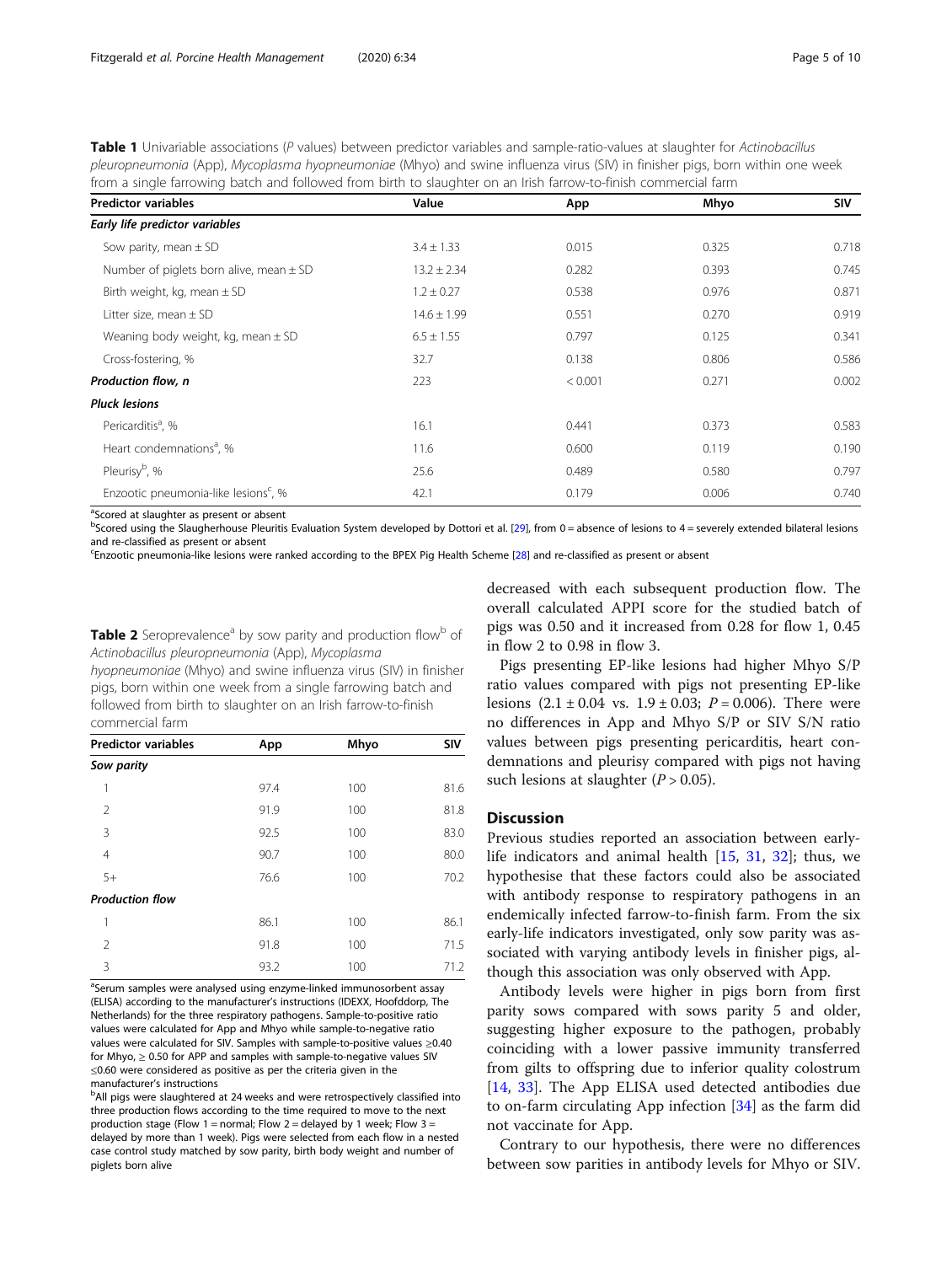<span id="page-5-0"></span>

Although it is difficult to compare with previous studies which report laboratory qualitative results (i.e. positive, suspect or negative) for disease classifications instead of antibody levels, our results are similar to those reported by Sibila et al. [[35\]](#page-8-0) and Arsenakis et al. [\[36\]](#page-8-0) who did not find an association between sow parity and Mycoplasma colonisation in piglets during the lactation period. However, reports in the scientific literature regarding the associations between sow parity and transmission of Mhyo to their progeny are contradictory. For example, Fano et al. [[13\]](#page-8-0) reported that offspring from lower parity sows were more likely to be infected by Mhyo and Calsamiglia and Pijoan [[37](#page-8-0)] reported an inverse relationship between sow parity and the likelihood of Mhyo transmission, suggesting that predictability of piglet Mhyo status based on sow parity remains unclear. A limitation of our study is that sow antibody levels were not determined, and therefore the variability of antibody levels for the pathogens of interest regardless of sow parities present in the farm is unknown. Nonetheless, the lack of associations between sow parity and antibody levels for Mhyo and SIV observed in the present study could be related to the farm vaccination protocol. Like many commercial pig units, the studied farm immunised the pigs against Mhyo and SIV. It is likely the administered Mhyo vaccination directly boosted antibody levels in susceptible piglets and the blanket vaccination of sows against SIV supported the developing immune system of the piglet due to the transfer of maternally derived antibodies via colostrum [[38\]](#page-8-0), consequently advancing herd immunity.

Indeed, elevated antibody levels for Mhyo and SIV were recorded in piglets regardless of their dam parity. The absence of associations between antibody levels for App, Mhyo or SIV and other early-life indicators could be partly explained by the cross-fostering practices applied in the farm where the study was conducted. A substantial proportion (33%) of pigs were cross-fostered. Pigs were cross-fostered after 12 h post-farrowing with exceptions for pigs from larger litters being cross-fostered earlier to match sows' rearing capacity with litter size, and pigs with lower birth body weight cross-fostered later during lactation enabling maximal colostrum intake from their dam (for more details please refer to Calderón Díaz et al. [\[39\]](#page-8-0)).

Production flow was associated with antibody levels for App and SIV, confirming the relationship between management practices and pig health. Pigs in flow 2 and flow 3 shared air space (i.e. flow 2) or were re-mixed (i.e. flow 3) with pigs that had returned from the hospital facilities having recovered from illness and/or injury [\[27](#page-8-0)]. During this post-weaning period, passive immunity from the sow is in decline while the piglet's active immune system is not yet fully developed. The resulting immunity gap coincides with the stressful timing of weaning and disease pressure introduced by new pen-mates. This facilitated re-circulation of disease and a higher and earlier risk of exposure to pathogens [\[34](#page-8-0)] compared with pigs in flow 1, due to contact between animals of different ages and mixed immune status [\[40](#page-8-0)]. Actinobacillus pleuropneumonia circulates in the herd for long periods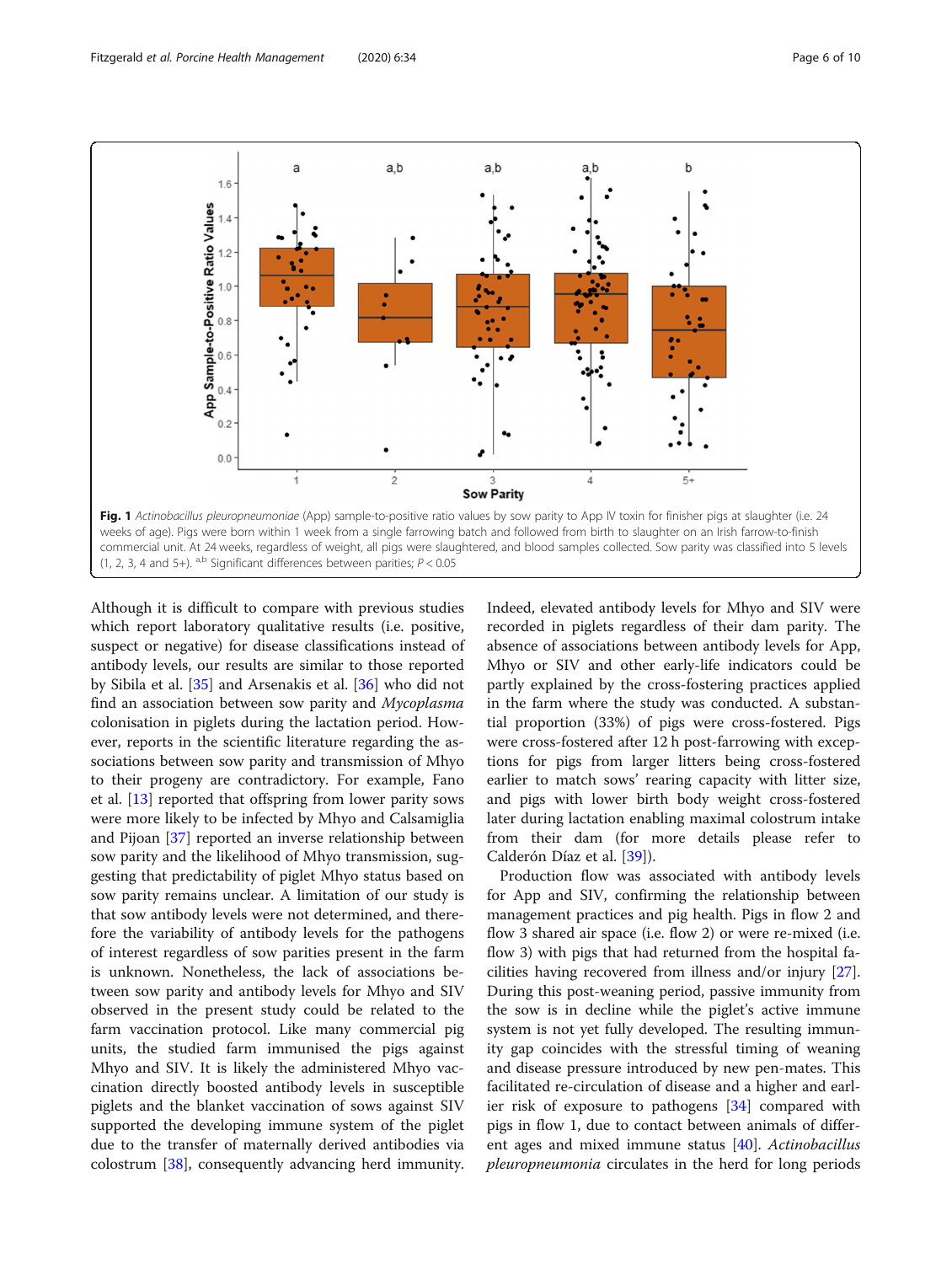<span id="page-6-0"></span>

of time [\[5](#page-8-0)], with antibody levels increasing with age [\[41](#page-8-0)]. Therefore, the higher antibody levels for App from pigs in flow 2 and flow 3 could be associated with direct and prolonged exposure to recovered sick pigs [\[27](#page-8-0)] that could still be carrying and shedding pathogens [\[42](#page-8-0)]. Similarly, the calculated APPI scores were higher in flow 2 and peaked in flow 3 than in flow 1 indicating that delaying pigs from moving in a timely manner through the different production stages is negatively associated with pig health. However, whether this association is causative or explanatory warrants further investigation. On the contrary, as SIV is episodic  $[8]$  $[8]$  $[8]$ , the lower antibody response observed from pigs in flow 2 and flow 3 infers an earlier exposure time-point to this pathogen compared to pigs in flow 1, as the antibody levels detected have rapidly declined post-infection [\[43](#page-9-0)]. This highlights the importance of implementing a strict AIAO policy in pig farms to minimise disease exposure, especially during periods of increased infection pressure.

However, as this is difficult to do in farrow-to-finish farms, an 'all-forward' policy might be more easily adhered to, whereby no pig is left behind from stage to stage but rather they are split marketed at the point of slaughter. Alternatively, special attention to slow growing pigs during the grow-finisher period and to previously hospitalised pigs should be implemented by relocating these animals away from the main facility, ensuring strict implementation of the AIAO system. Instead, the higher antibody response for SIV observed from pigs in flow 1 indicates on-farm viral re-occurrence [[43\]](#page-9-0). Finally, the similar Mhyo S/P ratio values between production flows could be partly due to the aforementioned Mhyo vaccination protocol but such elevated response at slaughter is probably due to natural infection [[38\]](#page-8-0), or reinfection with a different strain of Mhyo throughout the unit [\[44](#page-9-0)].

Although the result of higher antibody levels for Mhyo in pigs with presence of EP-lesions was expected, there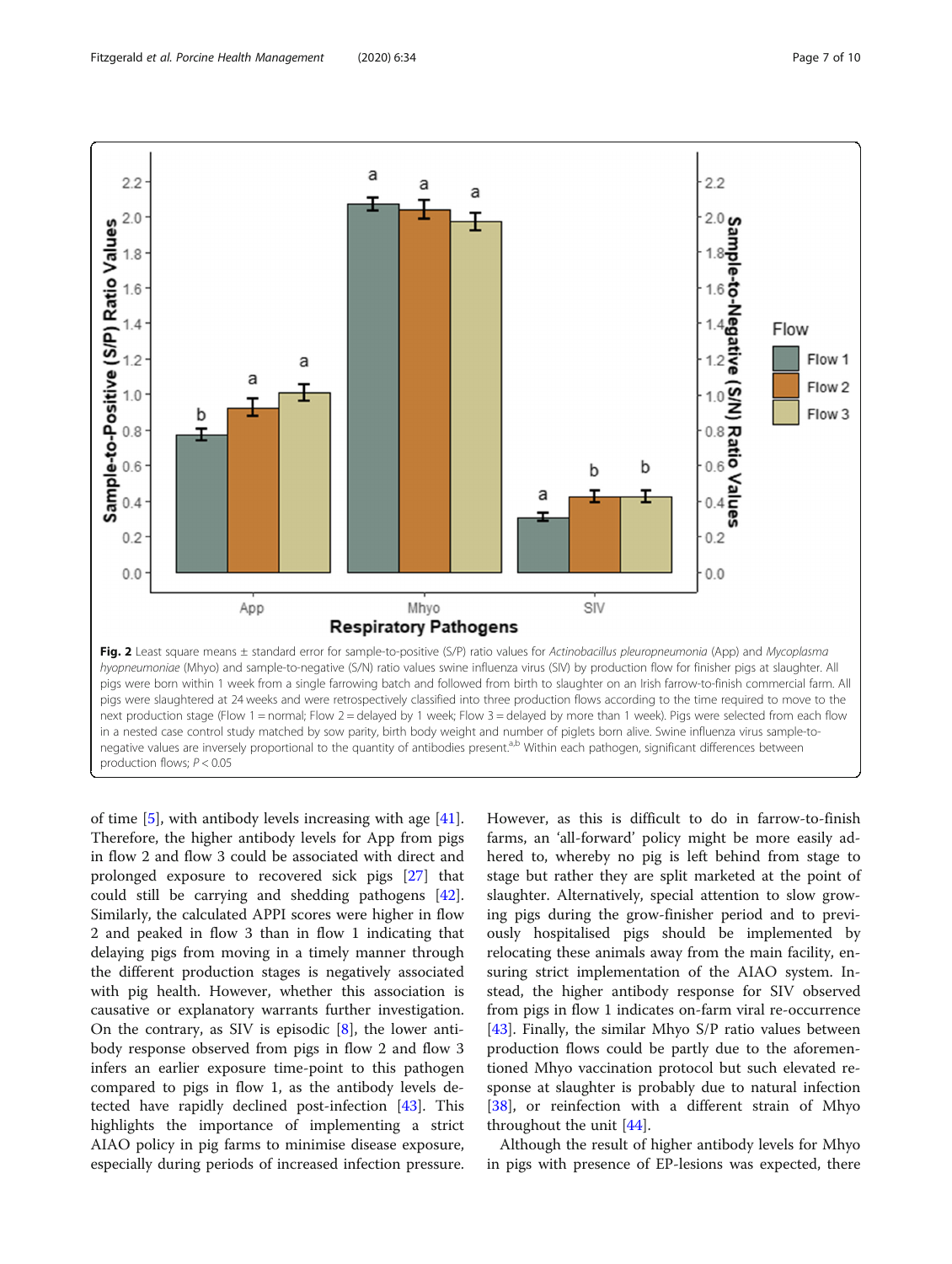was a high percentage of pigs (42.1%) presenting lesions despite the farm vaccinating piglets against Mhyo. However, vaccinating for Mhyo is reported to reduce clinical signs, and decrease infection levels [\[35,](#page-8-0) [45\]](#page-9-0); and thus, the percentage of EP-like lesions could be higher if this farm was not vaccinating  $[45, 46]$  $[45, 46]$  $[45, 46]$  $[45, 46]$ . Vaccines may be ineffective for various reasons including vaccine administered at the incorrect age of the pig, non-adherence to vaccine schedule, insufficient time between vaccination and exposure to the disease, pig infected at the time of vaccination either by the pathogen of interest or a concurrent infection and a vaccine not being efficacious towards strains circulating on the farm. Strains of Mhyo differ in virulence [\[47\]](#page-9-0) with a variety of commercial bacterin vaccines available [[48\]](#page-9-0). Villarreal et al. [\[47\]](#page-9-0) suggested that vaccination with a low virulent Mhyo isolate does not provide cross-protection against a more virulent counterpart [\[47](#page-9-0)].

We hypothesised that mean antibody levels would be higher for pigs presenting pluck lesions at slaughter; this was only observed between EP-like lesions and Mhyo antibody levels. The lack of the expected association between other pluck lesions and antibody levels in this study may be explained by the amount of time required for the development of a macroscopic lung lesion, resulting in the absence of the lesions at slaughter. Other possibilities include the ability of the lesion to resolve, or to the fact that pluck lesions are multifactorial and multiple pathogens can cause them [[28](#page-8-0)].

Finally, when interpreting the results, it is worth noting/considering that results represent finding from only one farrow-to-finish farm and a small sample size. Management and vaccination practices, sow parity distribution and on-farm prevalence of respiratory pathogen vary between farms and thus, results would likely differ if we were to include more farms and/or sample more pigs. However, the merit of this study is the fact that there is scarce information available in the scientific literature about animal and herd management factors, serological response to respiratory pathogens and pluck lesions at an individual animal level; most studies report such relationships on a farm level. Also, it seems that although a high proportion of Irish farmers claimed to practice strict AIAO during the grower-finisher period, they mix older pigs younger pigs in the different production stages [[27\]](#page-8-0). Also, as previously observed by Calderón Díaz et al. [[26](#page-8-0)], delaying pigs from the normal production flow seems to be a common practice in Irish farms, and possibly in other countries, to avoid financial penalties imposed by the abattoir if pigs fall outside the established body weight range [\[49\]](#page-9-0). It is not possible to discern if associations reported in this study are causative or exploratory and thus, controlled studies should be carried out to investigate this further.

## Conclusion

Sow parity and production flow were associated with variation in antibody levels for the investigated respiratory pathogens. Offspring from first parity sows had more elevated App antibody levels, indicating the importance of adequate gilt management programs due to the high seropositivity detected. The inclusion of an App vaccine would assist with improved passive immunity and increased immune development of their progeny. The differences observed between the production flows in the detected antibody levels for App and SIV reflect moving pigs in a timely manner is beneficial to reduce on-farm disease circulation. Enforcement of a meticulous AIAO production system would minimise adverse effects of respiratory disease on pig performance and health. Under the conditions of this study, only an association between Mhyo and presence of EP-like lesions was observed. Furthermore, although the farm vaccinated piglets against Mhyo, extension of the programme to include the sows and gilts may be beneficial to controlling the infection spread within the herd.

#### Acknowledgements

The authors would like to acknowledge the producer, Mr. John Hanrahan, his personnel, and the abattoir staff for enabling this study. The authors would like to sincerely thank Dr. Máire McElroy, Dr. Shane McGetterick, Dr. Laura Boyle, Dr. Maria Rodrigues da Costa, Dr. Pamela Kelly and Dr. Alessia Diana for assisting with the data collection. Also, we would like to acknowledge Mrs. Kate O'Keeffe and Mr. Andrew Byrne at the Blood Testing Laboratory, Cork, Ireland for facilitating the serological analysis and storage of the samples.

#### Authors' contributions

RMF - performed serological analysis and collated serological data, prepared the first draft and reviewed the manuscript; HOS - provided technical laboratory advise and reviewed the manuscript; EGM - coordinated the study, collected and managed data, provided statistical advise and reviewed the manuscript; JM - collected serum samples and reviewed the manuscript; HMcG - reviewed the manuscript; JACD - collected and managed data, completed data analysis and reviewed the manuscript; All authors read and approved the final prepared manuscript.

#### Funding

This work was conducted within the scope of the PathSurvPig project. The project, Rose M. Fitzgerald and Julia A. Calderón Diaz were funded by the Irish Department of Agriculture, Food and the Marine from the Research Stimulus Fund (grant number 14/S/832).

#### Availability of data and materials

The datasets used for the results presented in this study are available from the corresponding author upon reasonable request.

#### Ethics approval and consent to participate

This research received ethical approval from the Teagasc Animal Ethics Committee (TAEC 40/2013).

#### Consent for publication

Not applicable.

#### Competing interests

The authors declare that they have no competing interests.

#### Author details

<sup>1</sup> Bio-Explore, Department of Biological Sciences, Cork Institute of Technology, Rossa Avenue, Bishopstown, Cork T12 P928, Ireland. <sup>2</sup>Pig Development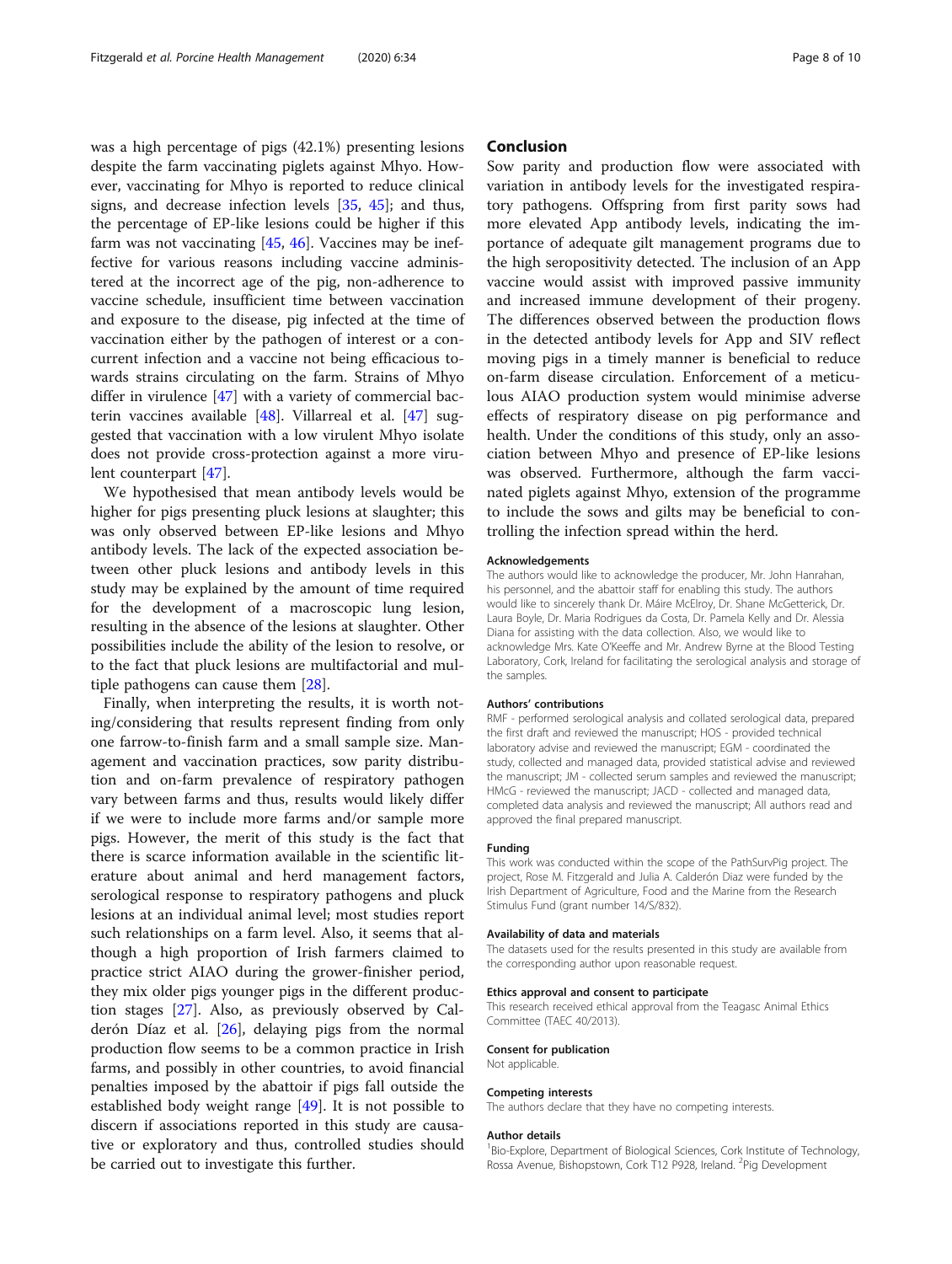<span id="page-8-0"></span>Department, Teagasc Animal and Grassland Research and Innovation Centre, Moorepark, Fermoy, Co. Cork P61 C996, Ireland. <sup>3</sup>School of Veterinary Medicine, University College Dublin, Belfield, Dublin 4 D04 V1W8, Ireland. 4 Central Veterinary Research Laboratory, Department of Agriculture, Food and the Marine Laboratories, Backweston, Celbridge, Co. Kildare W23 X3PH, Ireland.

## Received: 12 August 2020 Accepted: 18 October 2020 Published online: 08 December 2020

#### References

- 1. SØrensen V, Jorsal SE, Mousing J. Diseases of the Respiratory System. In: Straw BE, Zimmerman JJ, D'Allane S, Taylor DJ, editors. Dis. Swine. 9th ed. Iowa: Blackwell Publishing; 2006.
- 2. VanAlstine WG. Respiratory system. In: Zimmerman JJ, Karriker LA, Ramirez A, Schwartz KJ, Stevenson GW, editors. Dis Swine. 10th ed. Ames: Blackwell Publishing Professional; 2010. p. 348–62.
- 3. Merialdi G, Dottori M, Bonilauri P, Luppi A, Gozio S, Pozzi P, et al. Survey of pleuritis and pulmonary lesions in pigs at abattoir with a focus on the extent of the condition and herd risk factors. Vet J. 2012;193:234–9.
- 4. Lebret A, Normand V, Baranger C, Daubignard C, Ruelland PY, Laval A. Case Report - Diagnostic limits of lung lesions scoring at slaughter for the evaluation of dynamics of Mycoplasma hyopneumoniae infection. Rev Med Vet (Toulouse). 2013;164:429–34.
- 5. Gottschalk M. Actinobacillosis. In: Zimmerman JJ, Karriker LA, Ramirez A, Schwartz KJ, Stevenson GW, editors. Dis Swine. 10th ed. Oxford: Wiley-Blackwell; 2012. p. 653–69.
- 6. Maes D, Chiers K, Haesebrouck F, Laevens H, Verdonck M, De Kruif A. Herd factors associated with the seroprevalences of Actinobacillus pleuropneumoniae serovars 2,3 and 9 in slaughter pigs from farrow-tofinish pig herds. Vet Res. 2001;32:409–19.
- 7. Thacker EL, Minion C. Mycoplasmosis. In: Zimmerman JJ, Karriker LA, Ramirez A, Schwart KJ, Stevenson GW, editors. Dis Swine. 10th ed. Oxford, UK: Wiley-Blackwell; 2012. p. 779–97.
- 8. van Reeth K, Brown IH, Olse CW. Influenza virus. In: Zimmerman JJ, Karriker LA, Ramirez A, Schwart KJ, Stevenson GW, editors. Dis Swine. 10th ed. Oxford, UK: Wiley-Blackwell; 2012. p. 557–71.
- Maes D, Verdonck M, Deluyker H, de Kruif A. Enzootic pneumonia in pigs. Vet Q. 1996;18:104–9.
- 10. Marois C, Le Carrou J, Kobisch M, Gautier-Bouchardon AV. Isolation of mycoplasma hyopneumoniae from different sampling sites in experimentally infected and contact SPF piglets. Vet Microbiol. 2007;120:96– 104.
- 11. Ruiz AR, Utrera V, Pijoan C. Effect of mycoplasma hyopneumoniae sow vaccination on piglet colonization at weaning. J Swine Health Prod. 2003;11: 131–5.
- 12. Damm BI, Friggens NC, Nielsen J, Ingvartsen KL, Pedersen LJ. Factors affecting the transfer of porcine parvovirus antibodies from sow to piglets. J Vet Med Ser A Physiol Pathol Clin Med. 2002;49:487–95.
- 13. Fano E, Pijoan C, Dee S, Torremorell M. Assessment of the effect of sow parity on the prevalence of Mycoplasma hyopneumoniae in piglets at weaning. In: Proc 19th Int Pig Vet Soc Congr; 2006. p. 96.
- 14. Quesnel H. Colostrum production by sows: variability of colostrum yield and immunoglobulin G concentrations. Animal. 2011;5:1546–53.
- 15. Calderón Díaz JA, Boyle LA, Diana A, Leonard FC, Moriarty JP, McElroy MC, et al. Early life indicators predict mortality, illness, reduced welfare and carcass characteristics in finisher pigs. Prev Vet Med. 2017;146:94–102.
- 16. Baraldi TG, Cruz NRN, Pereira DA, Galdeano JVB, Gatto IRH, Silva AFD, et al. Antibodies against Actinobacillus pleuropneumoniae, mycoplasma hyopneumoniae and influenza virus and their relationships with risk factors, clinical signs and lung lesions in pig farms with one-site production systems in Brazil. Prev Vet Med. 2019;171:104748. [https://doi.org/10.1016/j.](https://doi.org/10.1016/j.prevetmed.2019.104748) [prevetmed.2019.104748](https://doi.org/10.1016/j.prevetmed.2019.104748).
- 17. Cleveland-Nielsen A, Nielsen EO, Ersboll AK. Chronic pleuritis in Danish slaughter pig herds. Prev Vet Med. 2002;55:121–35.
- 18. Owsley F, Rodning S, Floyd J. Scheduling All-In/All-Out Swine Production. ANR-0847; 2013.
- 19. Markowska-Daniel I, Stankevicius A. Seroprevalence of antibodies against swine influenza virus in pigs of different age. Bull Vet Inst Pulawy. 2005;49: 3–7.
- 20. FAO. Manual on Livestock Disease Surveillance and Information Systems. 1999.
- 21. Perkins MD, Roscigno G, Zumla A. Progress towards improved tuberculosis diagnostics for developing countries. Lancet. 2006;367:942–3.
- 22. Diordievic S, Eamens G, Romalis L, Nicholls P, Taylor V, Chin J, Serum and mucosal antibody responses and protection in pigs vaccinated against mycoplasma hyopneumoniae with vaccines containing a denatured membrane antigen pool and adjuvant. Aust Vet J. 1997;75:504–11.
- Meyns T, Van Steelant J, Rolly E, Dewulf J, Haesebrouck F, Maes D. A crosssectional study of risk factors associated with pulmonary lesions in pigs at slaughter. Vet J. 2011;187:388–92. <https://doi.org/10.1016/j.tvjl.2009.12.027>.
- 24. Sjölund M, Zoric M, Persson M, Karlsson G, Wallgren P. Disease patterns and immune responses in the offspring to sows with high or low antibody levels to Actinobacillus pleuropneumoniae serotype 2. Res Vet Sci. 2011;91: 25–31.
- 25. Garcia-Morante B, Segalés J, Fraile L, Llardén G, Coll T, Sibila M. Potential use of local and systemic humoral immune response parameters to forecast mycoplasma hyopneumoniae associated lung lesions. PLoS One. 2017;12:1–14.
- 26. Calderón Díaz JA, Diana A, Boyle LA, Leonard FC, McElroy M, McGettrick S, et al. Delaying pigs from the normal production flow is associated with health problems and poorer performance. Porc Health Manag. 2017;3:13.
- 27. Diana A, Boyle LA, García Manzanilla E, Leonard FC, Calderón Díaz JA. Ear, tail and skin lesions vary according to different production flows in a farrow-to-finish pig farm. Porc Health Manag. 2019;5:19.
- 28. Holt HR, Alarcon P, Velasova M, Pfeiffer DU, Wieland B. BPEX Pig Health Scheme: A useful monitoring system for respiratory disease control in pig farms? BMC Vet Res. 2011;7:82 BioMed Central Ltd.
- 29. Dottori M, Nigrelli AD, Bonilauri P, Merialdi G, Gozio S, Cominotti F. Proposal for a new grading system for pleuritis at slaughterhouse. The S.P.E.S. (Slaughterhouse Pleuritis Evaluation System) grid. Large Anim Rev Cremona: SIVAR - Societa Italiana Veterinari per Animali da Reddito. 2007;13:161–5.
- 30. R Core Team. R: A language and environment for statistical computing. Vienna: R Foundation for Statistical Computing; 2019.
- 31. Quiniou N, Dagorn J, Gaudre D. Variation of piglets' birth weight and consequences on subsequent performance. Livest Prod Sci. 2002;78:63–70.
- 32. Zoric M. Lameness in piglets. 2008. PhD Thesis. Swedish University of Agricultural Sciences.
- 33. Cabrera RA, Boyd RD, Jungst SB, Wilson ER, Johnston ME, Vignes JL, et al. Impact of lactation length and piglet weaning weight on long-term growth and viability of progeny. J Anim Sci. 2010;88:2265–76.
- 34. Vigre H, Angen Ø, Barfod K, Lavritsen DT, Sørensen V. Transmission of Actinobacillus pleuropneumoniae in pigs under field-like conditions: emphasis on tonsillar colonisation and passively acquired colostral antibodies. Vet Microbiol. 2002;89:151–9.
- 35. Sibila M, Nofrarías M, López-Soria S, Segalés J, Riera P, Llopart D, et al. Exploratory field study on mycoplasma hyopneumoniae infection in suckling pigs. Vet Microbiol. 2007;121:352–6.
- 36. Arsenakis I, Michiels A, Schagemann G, Gomez-Duran CO, Boyen F, Haesebrouck F, et al. Effects of pre-farrowing sow vaccination against mycoplasma hyopneumoniae on offspring colonisation and lung lesions. Vet Rec. 2019;184:222.
- 37. Calsamiglia M, Pijoan C. Colonisation state and colostral immunity to mycoplasma hyopneumoniae of different parity sows. Vet Rec. 2000;146: 530–2.
- 38. Orlando F, Pardo C, Wayne S, Rene M, Id C, Perez A, et al. Effect of strainspecific maternally-derived antibodies on influenza a virus infection dynamics in nursery pigs. PLoS One. 2019;2:1–15.
- 39. Calderón Díaz JA, García Manzanilla E, Diana A, Boyle LA, Torrey S. Cross-Fostering Implications for Pig Mortality, Welfare and Performance. Front Vet Sci. 2018;5:1–10.
- 40. Scheidt AB, Cline TR, Clark LK, Mayrose VB, Van Alstine WG, Diekman MA, et al. The effect of all-in-all-out growing- finishing on the health of pigs. Swine Health Prod. 1995;3:202–5.
- 41. Wallgren P, Nörregård E, Molander B, Persson M, Ehlorsson CJ. Serological patterns of Actinobacillus pleuropneumoniae, mycoplasma hyopneumoniae, Pasteurella multocida and Streptococcus suis in pig herds affected by pleuritis. Acta Vet Scand. 2016;58:1–8 BioMed Central.
- 42. Tobias TJ, Bouma A, van den Broek J, van Nes A, Daemen AJJM, Wagenaar JA, et al. Transmission of Actinobacillus pleuropneumoniae among weaned piglets on endemically infected farms. Prev Vet Med. 2014;117:207–14 Elsevier B.V.